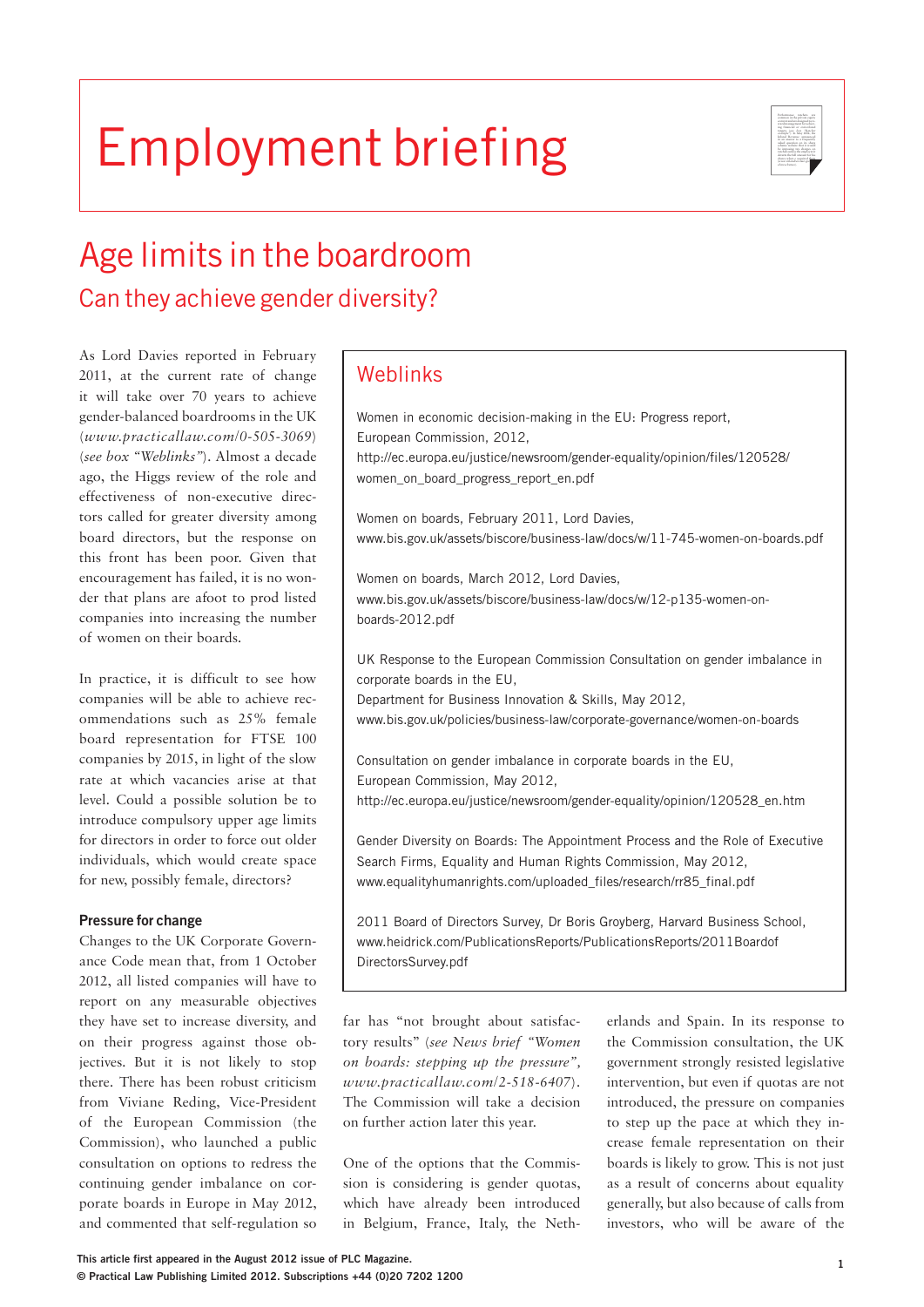increasing body of empirical evidence that companies with a critical mass of at least one-third women at board level outperform their rivals with as much as a 42% higher return in sales, 66% higher return on invested capital and 53% higher return on equity.

Moreover, where a company is involved in tendering for public procurement work, diversity is sometimes used as a measure to rank possible service providers, so there may be additional commercial reasons to improve female representation for certain organisations.

#### **Introducing age limits**

In 2010, there were only 135 new appointees to FTSE 100 boards (12.5% turnover), of which only 18 (13.3%) were women. In addition, the current trend is for smaller boardrooms. Indeed, within the FTSE 100, the number of directorships fell from 1,255 in 1999 to 1,076 in 2010. If Lord Davies' recommendations are to be met, it would seem that turnover in the boardroom has to increase in order for female representation to reach anywhere near the minimum one-third "critical mass" point.

But there may be an alternative: companies could instead introduce compulsory upper age limits for directors. Relevant statistics on the relationship between gender and age in the boardroom are limited, but given that the average age of the 3,302 directors who sit on the FTSE 350's boards is 58, an upper age limit could be a useful tool for some companies to meet the need for boardroom diversity as it might create the opportunities sorely needed for women to progress. (Although, ultimately, the effectiveness of such a measure will depend on the age profile of directors and would-be directors in the relevant business sector.) But how might that sit with the prohibition on age discrimination in the workplace and boardroom?

Sections 13, 39 and 49 of the Equality Act 2010 (2010 Act) prohibit direct age discrimination against directors in their capacity as office-holders and,

# Age discrimination claim

A director who is forcibly ejected from a boardroom in circumstances which amount to age discrimination will be able to bring proceedings for age discrimination under the Equality Act 2010. These claims are frequently complex and expensive to defend especially in an area where there is no judicial guidance as yet.

If successful, his compensation will be damages for:

- Injury to feelings.
- Loss of remuneration and benefits for the period of time that he can prove he would have remained an employee/director but for the discrimination, subject to his duty to mitigate (this may typically mean loss of remuneration and benefits over an 18-month period).

Such an action would also present a reputational risk for the employer.

(*For more information, see PLCEmployment practice note "Age discrimination (EqA 2010)", www.practicallaw.com/6-502-7096.*)

if applicable, also in their capacity as employees (*see box "Age discrimination claim"*). On the face of it, a compulsory upper age limit would fall foul of this rule. However, there is an exception where a company can show that its discriminatory treatment of a director is a proportionate means of achieving a legitimate aim.

The nature of this exception was considered by the Supreme Court in *Seldon v Clarkson Wright and Jakes [2012] UKSC 16* (*for more information, see Briefing "Age discrimination: when can it be objectively justified?", www.practicallaw.com/7-519-6343*). *Seldon* concerned an upper age limit for partners in a law firm, but it has been interpreted more generally as meaning that justifying compulsory upper age limits is likely to be more difficult. Indeed, Lady Hale commented: "All businesses will now have to give careful consideration to what, if any, mandatory retirement rules can be justified".

So, applying *Seldon*, is capping the age of directors justifiable where the aim behind such a measure is to encourage boardroom diversity?

**Legitimate aim.** *Seldon* states that a legitimate aim is one which:

- Has a public interest nature as defined by the Equality Directive (*2000/78/EC*), which essentially means that it relates to employment policy, labour market or vocational training objectives.
- Is consistent with the social policy aims of the UK.

The government does not have a stated position on the relationship between age, gender and the boardroom. However, in light of the diversity issues at boardroom level identified by the government, it should not be difficult for a company to demonstrate that it was pursuing a legitimate aim by introducing an upper age limit for directors so as to create opportunities to appoint women.

**Necessity of aim.** *Seldon* further explains that the aim which underpins a discriminatory measure must be necessary as well as legitimate. That is, when seeking to achieve diversity targets, the company must, as a matter of fact, be having difficulties ensuring that a sufficient number of its directors are women. In light of the statistics outlined above, it is reasonable to assume that most companies will have little difficulty demonstrating necessity in this context.